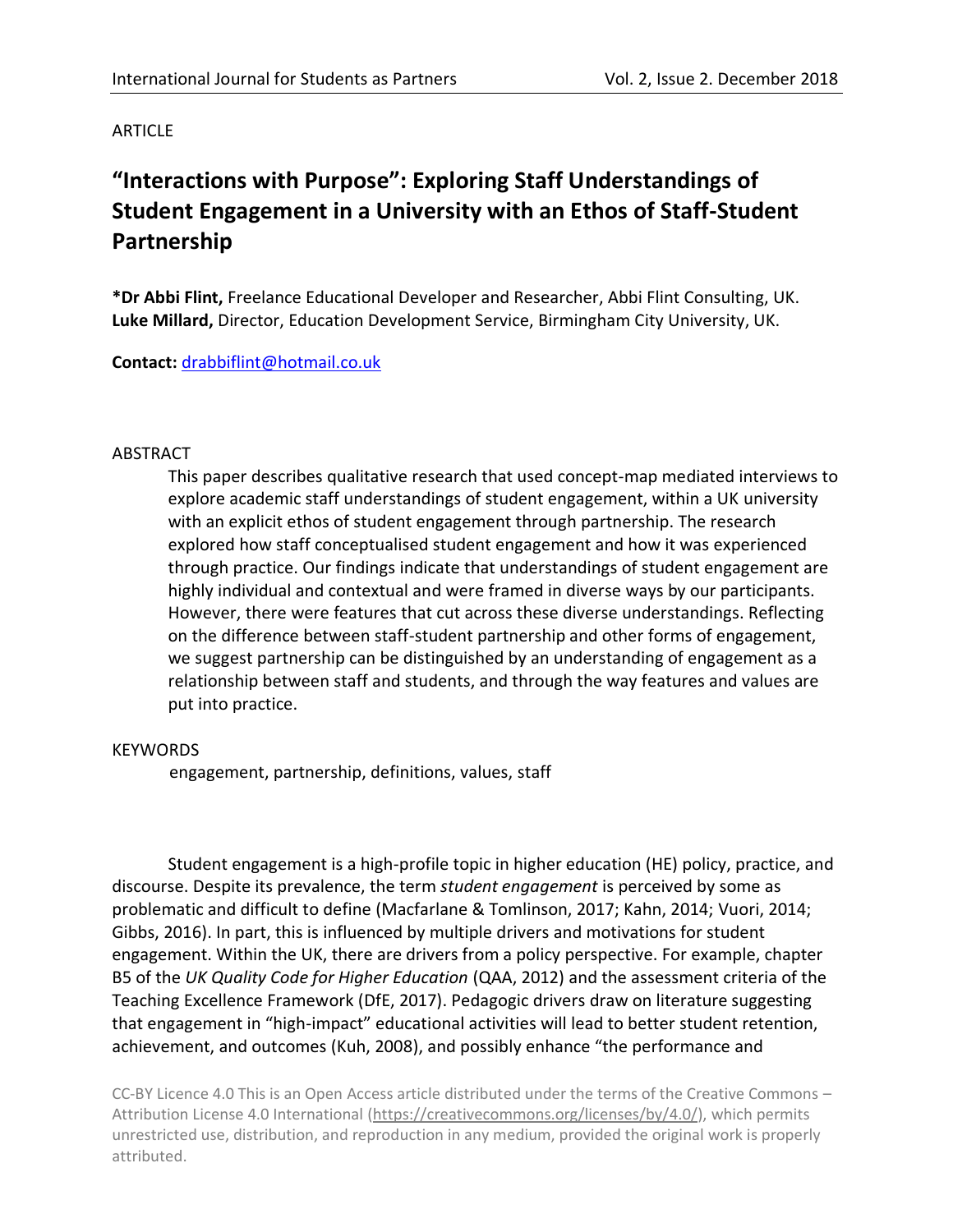reputation of the institution" (Trowler, 2010, p. 3). There are also individual drivers for staff, for whom the notion of engagement aligns with their political and/or pedagogic philosophy, often rooted in ideas of citizenship, empowerment, and emancipation (Healey, Flint, & Harrington, 2014). It is perhaps not surprising that student engagement is defined in different ways by those with different rationales.

It is not possible, within this paper, to summarise the huge body of literature on student engagement; see, for example, P. Trowler and V. Trowler (2010), Wimpenny and Savin-Baden (2013) and, specifically relating to partnership, Mercer-Mapstone et al. (2017). A brief overview of relevant perspectives is included below to provide context for this study. Many authors follow Fredricks, Blumenfeld, and Paris' (2004) identification of the three dominant dimensions that define engagement:

Behavioural engagement draws on the idea of participation; it includes involvement in academic and social or extracurricular activities and is considered crucial for achieving positive academic outcomes and preventing drop-out. Emotional engagement encompasses positive and negative reactions to teachers, classmates, academic, and school and is presumed to create ties to an institution and influence willingness to do the work. Finally, cognitive engagement draws on the idea of investment; it incorporates thoughtfulness and willingness to exert the effort necessary to comprehend complex ideas and master difficult skills*.* (p. 60)

Kahu (2013) groups these dimensions within four research perspectives: behavioural; psychological (encompassing the cognitive, affective, and conative); socio-cultural; and holistic. In practice, the relationships between these dimensions are complex and blurred. For example, reflecting on the opportunities described in Kuh's (2008) "high-impact" practices, Bryson and Hardy (2012) note that many of these imply a level of investment and ownership by students (relating to the psychological dimension). However, others have pointed out that the relationship between behaviour and intellectual engagement is not clear, with the lack of visible behaviour not necessarily reflecting a lack of cognitive engagement (Gourlay, 2017; Fredricks et al., 2004). Some have framed dimensions of engagement as hierarchical, with behavioural engagement a baseline, followed by emotional and then cognitive engagement (Harris, 2008; Newbery, 2012).

A common framing of student engagement, drawn out by Solomonides, Reid, and Petocz (2012), is as a relational concept: "'Engagement' then is a term that has been widely used to describe various relationships between the student, study and the institution, including the campus" (p. 15-16). This requires us to ask with what (or whom) are students engaging? In different situations, this may be the course content, pedagogic activities, their professional identity, peers, academic and professional services staff, institutional processes and mechanisms, and the broader discipline/industry/profession.

Like the broader concept of student engagement, partnership is relational, but here the relationship is specifically with other people: with student peers, staff, and external partners. Student engagement through partnership in the context of learning and teaching can be framed

Flint, A., & Millard, L. (2018). "Interactions with purpose": Exploring staff understandings of student 22 engagement in a university with an ethos of staff-student partnership. *International Journal for Students as Partners, 2*(2).<https://doi.org/10.15173/ijsap.v2i2.3410>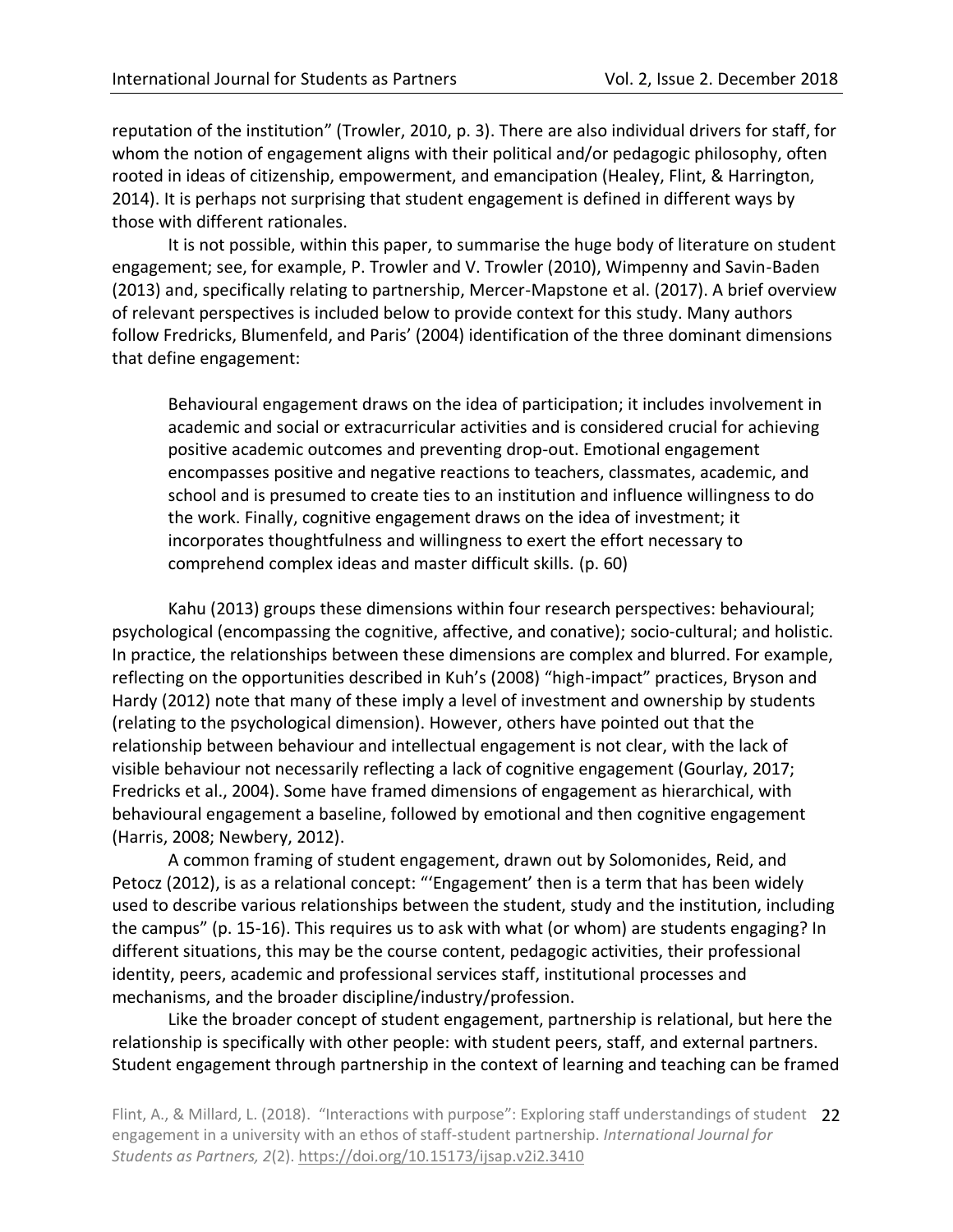as a process in which all parties invest in and derive mutual benefit from learning and/or working together (HEA, 2016). In partnership, students may share significant control and ownership of their learning, and there is a strong emphasis on notions of community and collaboration with others. In describing specific forms of staff-student partnerships, some authors use terms such as co-production (Neary, 2012), co-creation (Bovill, Cook-Sather, & Felten, 2011), or co-inquiry (Werder & Otis, 2010), whereas others use values-based definitions of partnership to describe these kinds of relationships (Healey, Flint, & Harrington, 2014; Wenstone, 2012). In this paper, we position partnership as a specific form of student engagement. Where we refer to "student engagement," we are indicating the broader concept and where we use "partnership," this relates specifically to this form of engagement. Partnership is only one of many complementary forms of student engagement. Our focus on partnership does not diminish the importance of these other forms, and we recognise Gourlay's (2017) call to acknowledge that student engagement can be an internal as well as externally facing process.

There is a sense that the scholarly study of student engagement (and partnership) is maturing (Flint, 2016), moving from enthusiastic advocacy of student engagement as an unproblematic positive approach to a more critical analysis of the drivers, theoretical underpinnings, and (positive and negative) impacts of engagement activities. Drawing on Fielding (2004), we agree that part of establishing student engagement as a field of academic inquiry is "deconstructing the presumptions of the present" (p.296): unpicking the assumptions and perceptions that may influence the way that concepts like student engagement are interpreted in practice. The theoretical positions and models described above were developed by researchers and scholars immersed in this area of the scholarship of teaching and learning, and we are interested in how far these are shared and applied in practice. This research aims to contribute to this unpicking through exploring *how student engagement is understood by academic staff within a university that has an explicit ethos of staff-student partnership*.

### **The institutional context**

Birmingham City University (BCU) is a UK university with twenty-four thousand students across four faculties. Its mission is focused around enabling students to access the creative and professional industries, and it has a multi-cultural student population that is heavily commuter based.

Since 2009, the university has run a Student Academic Partners (SAP) programme, which provides opportunities and incentive for students and staff to work in partnership on pedagogical initiatives to improve the student learning experience. A prerequisite for funding is the demonstration of partnership between staff and students, and the funding is only available to support payment of student hours.

At BCU, over 70% of students live at home whilst they study, with similar numbers being employed alongside their studies. In this environment, enabling students to participate in partnerships is testing and led to the decision to pay students who participated in formal partnership work. Over fifteen hundred students have been employed, and five hundred staff members have participated in seven hundred funded projects over the past nine years. Projects

Flint, A., & Millard, L. (2018). "Interactions with purpose": Exploring staff understandings of student 23 engagement in a university with an ethos of staff-student partnership. *International Journal for Students as Partners, 2*(2).<https://doi.org/10.15173/ijsap.v2i2.3410>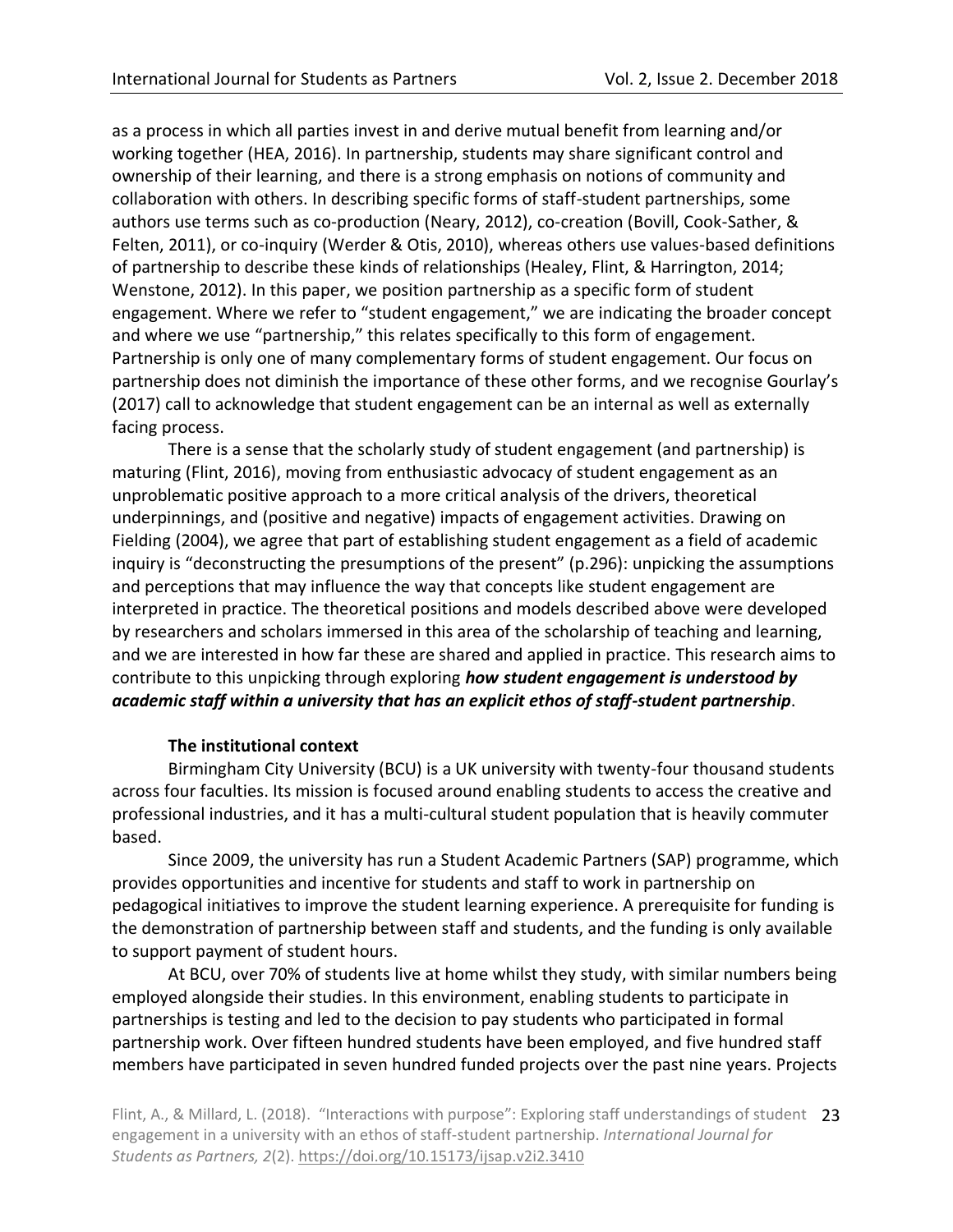tend to focus on the development of new content or resources, mentoring, employability, and the generation of community activities both within and outside the university.

The SAP programme was founded upon a desire to develop a culture of partnership. The institutional approach to student engagement "places the notion of students working with staff, as partners in the improvement of the learning experience, at the centre of our institutional enhancement agenda" (Nygaard, Brand, Bartholomew, & Millard, 2013, p. 7).

This emphasises student partnership for a purpose beyond just partnership. The goal was for partnerships to improve the student learning experience of the many, not the few. The university could not address "a culture of partnership" by just engaging with fifty students. Those student partners needed to work with staff on projects that influenced the learning of the wider student body. The vision for SAP was to make it "applicable to the majority of students at the university, not just a minority." (Nygaard et al., 2013, p. 11).

The high profile of the SAP programme and the national recognition that followed was significant in that it became a recognised part of the university's core business, and it was celebrated in a student and staff collaborative publication: "Student Engagement: Identity, Motivation and Community" (Nygaard et al., 2013). In its strategic plan, the university stated that it wished to be recognised as a sector leader in student engagement. Working with students became part of the institutional dialogue at the university as funding opportunities and even new job adverts ask, "Where is the student in this?" Student participation and engagement in the very essence of the university was achieved and student engagement became a "state of mind" for staff.

When a way of behaviour is integrated as the norm within an organisation, you inevitably lose control of it. The managers of the SAP programme may have considered, in the early days, that all staff/student partnership activity happened within the SAP programme. However, once the vision was mainstreamed, this could now take place anywhere and be interpreted in different ways by both students and staff. Mainstreaming meant that some staff may not even know of the SAP programme, but would be carrying out a role or way of working with students that they saw elsewhere in the university and thought was the norm.

The SAP team speculated that staff may have been told by managers that they were required to engage in partnership activities with students, but that direction may have stopped there. The number of staff who participated in SAP projects over the past nine years was significant, but a considerable number of staff were undertaking work with students of which the SAP team knew little about. The question arose as to how the theme of partnerships was being interpreted by individuals and whether this really mattered, as long as partnershiprelated activities were happening. Through this research, we wanted to explore whether this institutional approach to student engagement was shared by staff and how it was interpreted and enacted in practice. In our context, the term "staff" is used to refer to employees of the university in academic, professional services, and management roles. The findings could help inform the future development of learning and teaching activities across the university, through a focused staff development offer (Curran & Millard 2015), and it has the possibility of impacting on future institutional policy.

Flint, A., & Millard, L. (2018). "Interactions with purpose": Exploring staff understandings of student 24 engagement in a university with an ethos of staff-student partnership. *International Journal for Students as Partners, 2*(2).<https://doi.org/10.15173/ijsap.v2i2.3410>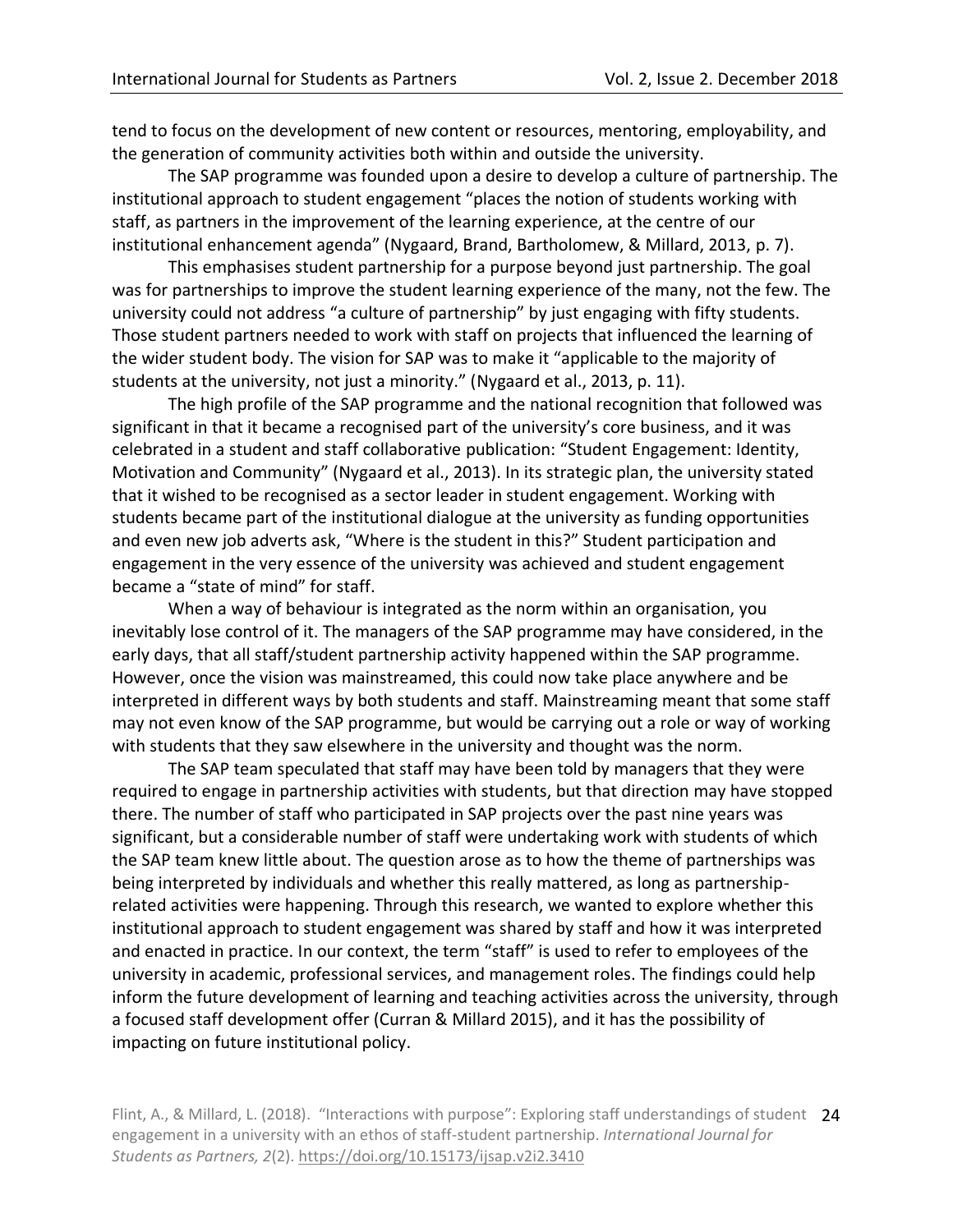### METHODOLOGY

The research is a small-scale qualitative study comprising ten semi-structured interviews with academic staff. At the start of each interview, participants were asked to draw a concept map reflecting what student engagement meant to them in practice. In selecting this approach, we were inspired by research using concept maps to explore students' expectations and perceptions of their experiences (Kandiko & Mawer, 2013). Using a "draw-and-talk" approach we gave participants time to silently create their concept map, then asked them to talk through this before beginning the interview questions. We intended for this approach to provide a participant-led focus to the interview, giving participants time to reflect on and express their views on student engagement in their own terms before interview questions began. Through engaging participants in discussion around their drawings, the process involved collaborative meaning-making and engaged participants in elements of the analysis (Mitchell, Theron, Stuart, Smith, & Campbell, 2011). It also provided a complementary visual alternative to the narrative data collected at the interview, which we hoped would enable us to use participant-generated themes to inform the analysis (Wheeldon & Faubert, 2009; Kinchin, Streatfield & Hay, 2010). The interview questions focused on participants' understanding of student engagement, examples they thought represented good practice in student engagement and excellent teaching, and their thoughts on responsibility and community in relation to student engagement.

Given the small number of participants, the intention was not to represent the views of all academic staff but to explore diverse individual perceptions and experiences of student engagement in practice. The sample included academic staff (with different levels of seniority) from subject areas in all four faculties of the university and the educational development unit and comprised five women and five men. Five participants had previously participated in SAP projects. Whilst we recognised that many staff within the institution play important and active roles in student engagement, we deliberately focused on academic staff, as we felt this group often has significant learning- and teaching-related interactions with students.

The two authors shared the interviewing, with some conducted jointly, and all interviews were recorded and transcribed. Coding and analysis were undertaken by the lead author, informed by a phenomenological perspective (Cohen, Manion, & Morrison, 2011). Close reading of transcripts led to the development of codes grounded in participants' experiences and perspectives. Summaries of the way engagement was framed were produced for each participant's transcript and concept map. Codes were clustered into categories and used to explore themes across the data. The analysis was exploratory, focused on understanding how participants made sense of engagement and applied their understandings in practice. The analysis of the concept maps drew on social semiotics (Kress & van Leeuwen, 1996; Jewitt & Oyama, 2001). As part of the analysis, the lead author reflected on how participant understandings of student engagement related to framings from the literature and how participants described the role of different parties (i.e., staff and students).

The data were rich and wide ranging, and it is not possible to represent this comprehensively within the scope of this paper. In the following section, we focus on participants' conceptualisations of student engagement.

Flint, A., & Millard, L. (2018). "Interactions with purpose": Exploring staff understandings of student 25 engagement in a university with an ethos of staff-student partnership. *International Journal for Students as Partners, 2*(2).<https://doi.org/10.15173/ijsap.v2i2.3410>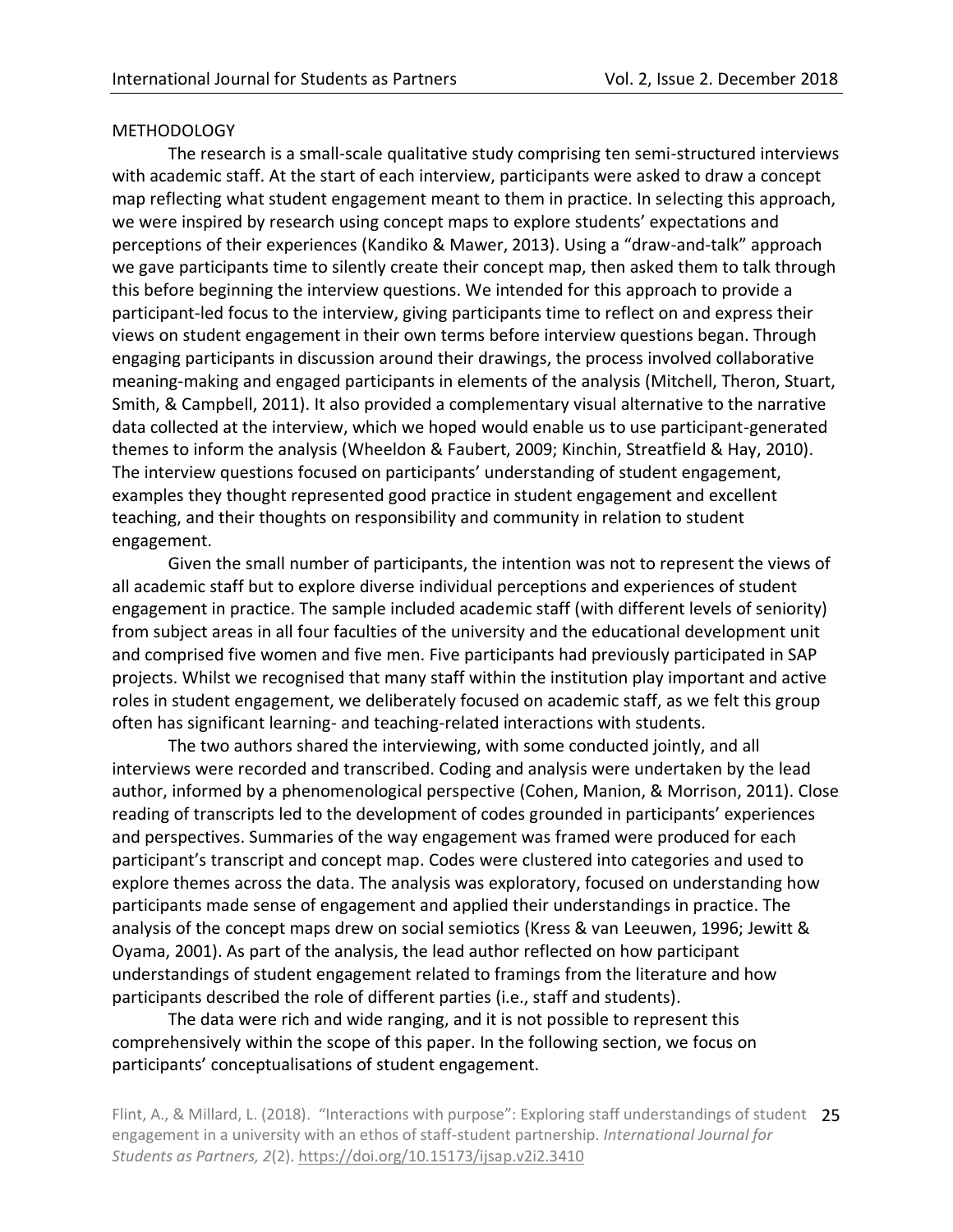### **FINDINGS**

## **Student engagement as complex and multi-dimensional**

The complexity and variability of understandings of student engagement were reflected in participants' drawings, how they talked through these, and their responses to interview questions. Some participants found student engagement difficult to define, and their understandings emergent: "I think part of the problem with engagement is it's an incredibly nebulous word." (Participant 3); "It's evolved somewhat organically." (Participant 8)

## **Framings of student engagement**

Participants' drawings were all classificatory structures, representing the concept of student engagement and its component parts or attributes. They were top-down, placing the viewer in a privileged perspective described as "orientated towards 'theoretical,' objective knowledge" (Kress & van Leeuwen, 1996, p. 149). This is perhaps unsurprising, given participants were asked to represent a theoretical concept. However, structures and framings varied considerably. Although we prompted participants to create a concept map, only one drew this kind of diagram. Others created mind maps, Venn diagrams, and boxed and circular structures. These structures enabled alternative ways of viewing how participants framed student engagement and exploring the multiple dimensions that made up their understandings. For some, this reflected the locus of engagement: one diagram articulated this as relating to scale (university, community, course, and self); another described a pedagogic framing located within the classroom, with engagement linking theory and practice—"where the two worlds meet." (Concept map, participant 5)

Others contextualised their framing of student engagement in the student life cycle (with areas of the diagram reflecting transitions into, during, and out of university) or as influenced by different factors (external environment, attitudes, and institutional processes). Two diagrams reflected a conceptual framing for student engagement; one as a form of student voice, another as collaboration. Finally, some diagrams reflected different stakeholder perspectives, focusing on their individual staff role or distinguishing between their perspective and those of management and students.

Participants explored their understandings more deeply in the verbal part of the interview, with themes emerging around student engagement as (1) a relationship between staff and students, (2) student development and growth, and (3) a holistic concept.

# **1. Student engagement as a relationship between staff and students**

The framing of student engagement as a relationship focuses on interpersonal dimensions, describing engagement as about "people not systems" (Participant 4). Participants spoke of the importance of sharing time and space together through collaborative projects and informal social engagement to make personal connections and enable relationships to grow organically.

# There's quite a lot of engagement, which is just informal. That's just social conversations. We haven't got a water cooler, but if we did, that will be those kind of

Flint, A., & Millard, L. (2018). "Interactions with purpose": Exploring staff understandings of student 26 engagement in a university with an ethos of staff-student partnership. *International Journal for Students as Partners, 2*(2).<https://doi.org/10.15173/ijsap.v2i2.3410>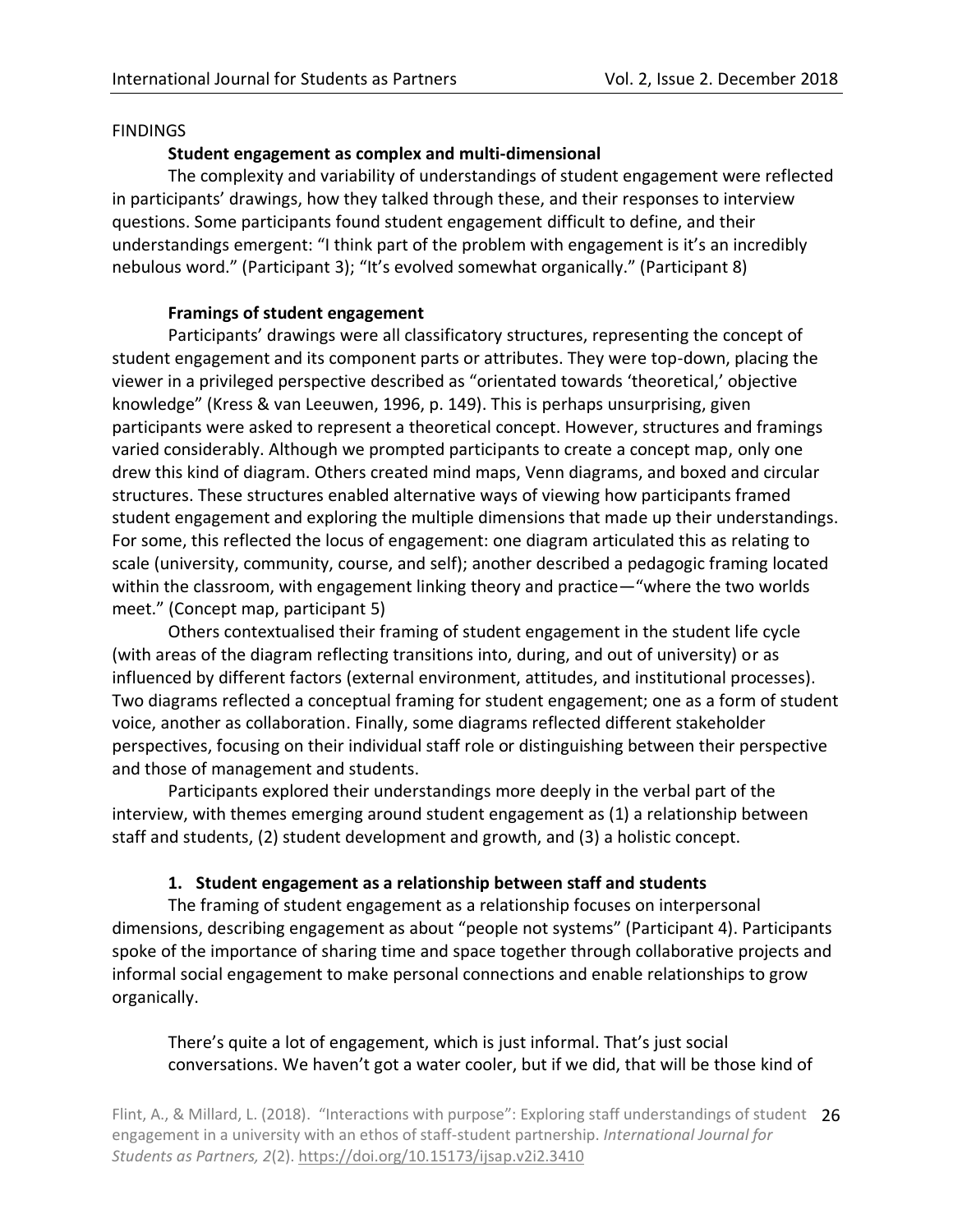conversations […] That sort of social element, social conversations, I think is key to making the students feel like they're engaged. (Participant 7)

However, these were framed as *professional* relationships and some participants were very clear where the boundaries were. For example, one described how they may go for lunch with a group of students but not for a night out. Another made it clear that they would not connect with students on social media whilst they had a teacher-student relationship but said it was fine for students to connect with them after graduation if they wanted to.

It's all about relationships. When the students come through the doors we need to build strong professional bonds, relationships with them, live those kind of principles […] I think if you can get the relationships right, then you're halfway there in terms of student engagement. (Participant 6)

### **2. Student engagement as a process of student development and growth**

For some participants, the framing of engagement as a developmental process for students was goal oriented—to support students to achieve their academic and professional goals, and develop social capital. Others described a more general concept, reflecting the transformative potential of education:

It's about trying to find ways that students can grow. (Participant 1) Ultimately, it is about growth and development, isn't it? You do a degree, you go into higher education, it ought to be a transformatory experience. You should come out a different person to the one you went in. (Participant 6)

### **3. Student engagement as a holistic experience**

Participants who spoke about the holistic nature of student engagement described multiple aspects, but a common thread was student engagement as "more than . . ." For some, this was about students seeing their own engagement as more than taking assignments or getting a degree. This also related to the locus of engagement, as some participants spoke about it being more than engaging in the course and encompassing extracurricular activities. The nature and impact of engagement in these different loci was perceived as interconnected and complex.

[For] the students to engage academically and professionally, personally, pastorally, whatever we're offering, engagement exists on lots of different levels, and they're all…I think it would be quite hard […] to pick and unravel where engagement in perhaps extracurricular activities, has helped them academically […] but all of it is about engagement. (Participant 8)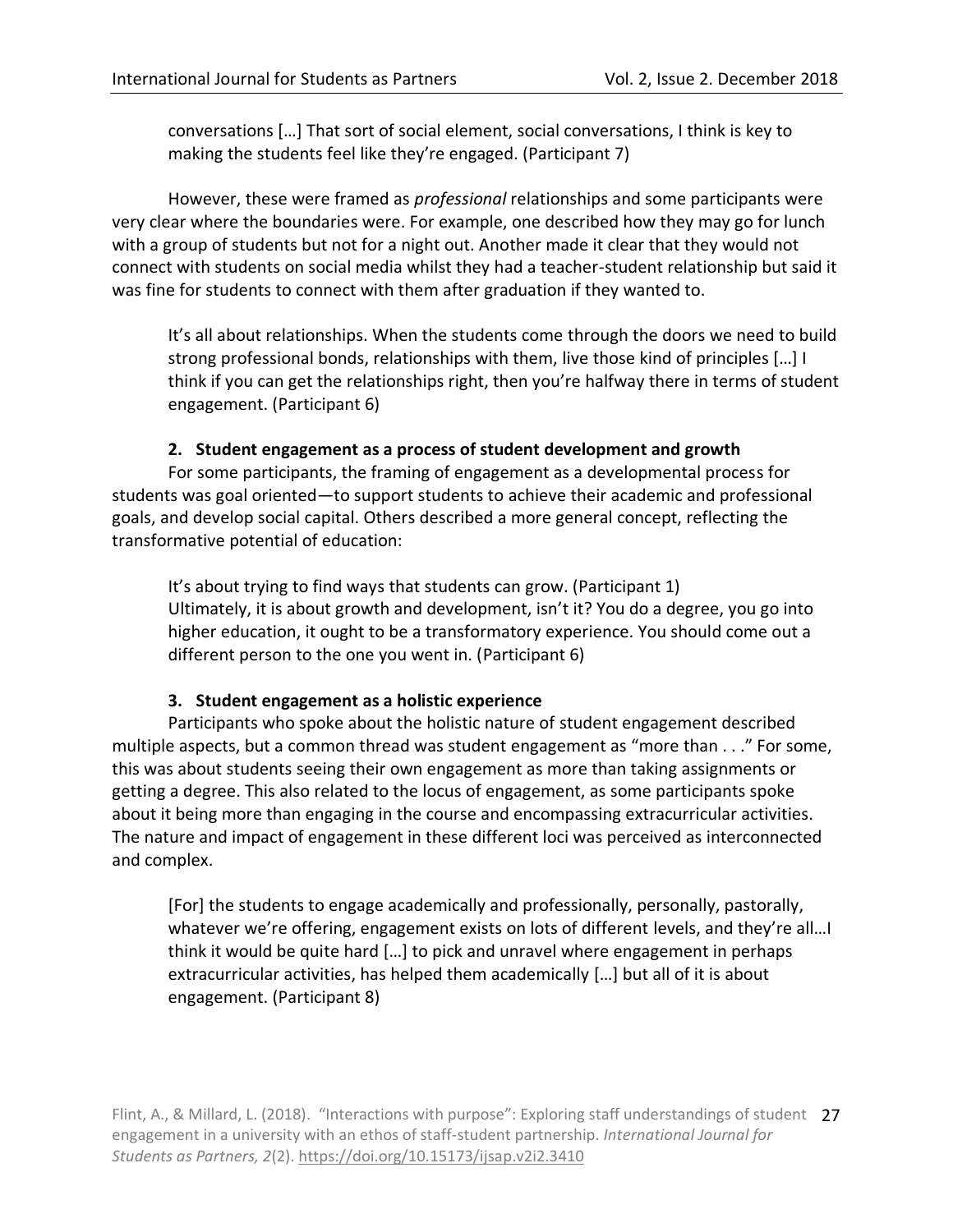A holistic framing was also implied in descriptions of engagement involving collaboration across all areas and services of the university and within the context of a wider culture or ethos of engagement.

# **Features of student engagement**

Throughout the interviews, many participants highlighted specific features of student engagement; some of these related to the attitude of and approaches taken by staff and students; others were more akin to values or principles applied to practice and behaviour. Table 1 presents the main themes of (1) features relating to students, (2) approaches used by staff, and (3) features which apply to students and staff.

| WHO THE<br><b>FEATURE</b><br><b>APPLIED TO</b> | <b>THEME</b>                     | <b>DETAILS</b>                                                                                                                                                                                                       | <b>ILLUSTRATIVE QUOTES</b>                                                                                                                                                                                                                                                  |
|------------------------------------------------|----------------------------------|----------------------------------------------------------------------------------------------------------------------------------------------------------------------------------------------------------------------|-----------------------------------------------------------------------------------------------------------------------------------------------------------------------------------------------------------------------------------------------------------------------------|
| <b>Students</b>                                | Ownership                        | Students taking ownership of<br>elements of learning and<br>assessment activities and<br>outcomes as part of the<br>course or extracurricular<br>activities.                                                         | So the only barrier was their<br>own creativity and the<br>initiative. And they took it,<br>they ran with it, and they<br>created some very interesting<br>campaigns as a result.<br>(Participant 5)                                                                        |
|                                                | Investment                       | Students working hard and<br>being motivated.                                                                                                                                                                        | They've done loads of work,<br>and I think that's<br>engagement. (Participant 3)                                                                                                                                                                                            |
|                                                | Participation                    | Students attending taught<br>sessions, being present on<br>campus, and taking part in<br>and contributing to learning<br>activities (e.g., through asking<br>questions, sharing opinions,<br>and challenging ideas). | One is turning up. Two is<br>turning up and listening. And<br>three would be turning up,<br>listening, and taking part in<br>the activities [] And I'll say<br>the top level one would be,<br>you're taking a lead in those<br>sort of group activities.<br>(Participant 7) |
|                                                | Reflection and<br>self-knowledge | Students reflecting and<br>developing awareness of<br>themselves.                                                                                                                                                    | Your willingness to face up to<br>your own shortcomings and<br>to have the confidence to<br>take that on the chin and see<br>that as actually a signpost of<br>things you can kind of<br>develop and to actually<br>engage with enthusiasm with                             |

**Table 1. Themes relating to features of student engagement** 

Flint, A., & Millard, L. (2018). "Interactions with purpose": Exploring staff understandings of student 28 engagement in a university with an ethos of staff-student partnership. *International Journal for Students as Partners, 2*(2).<https://doi.org/10.15173/ijsap.v2i2.3410>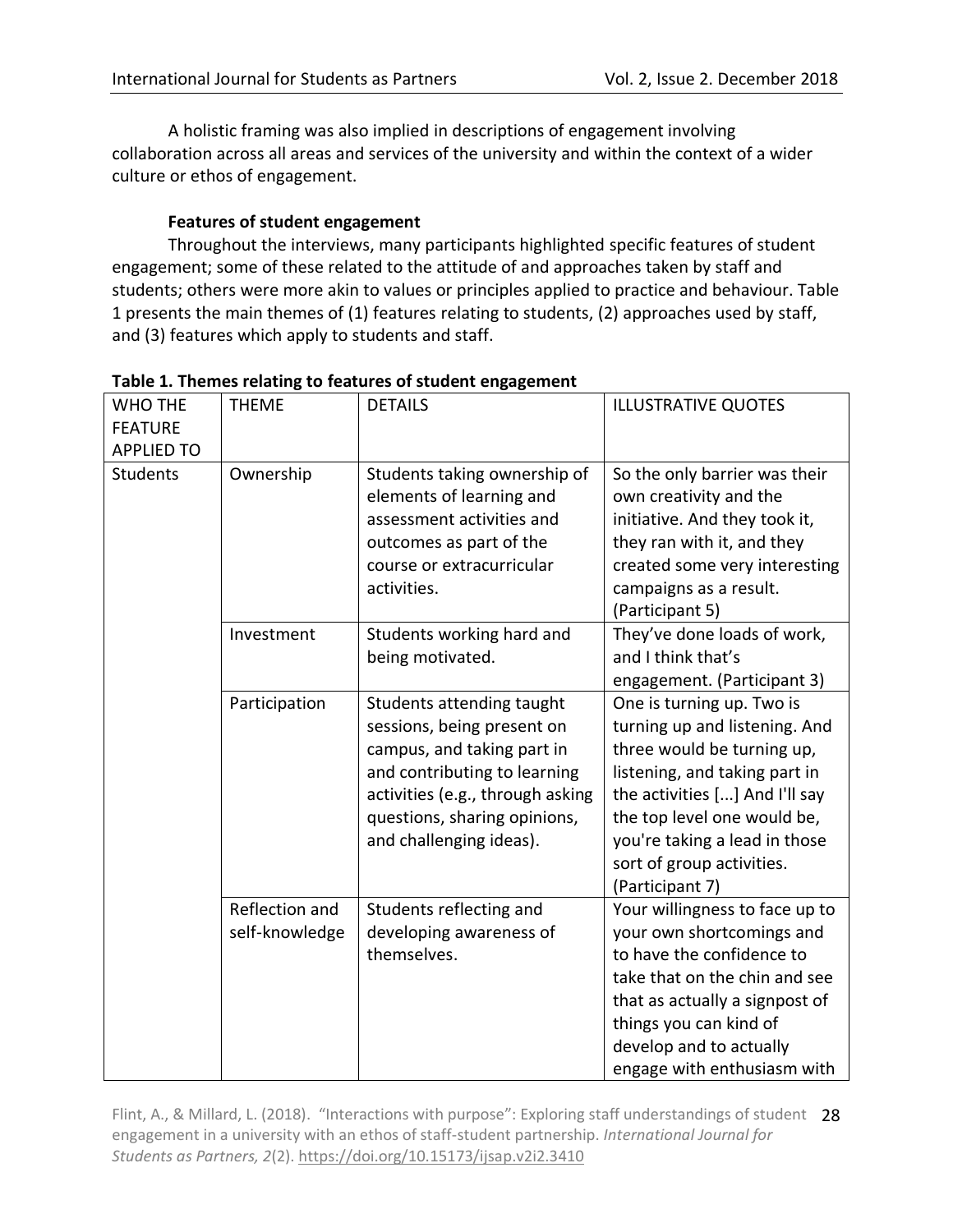|                                          |                                                      |                                                                                                                                                                                                                                                                                                                                                                  | that kind of growth.                                                                                                                                                                                                                                                                                                                                                                        |
|------------------------------------------|------------------------------------------------------|------------------------------------------------------------------------------------------------------------------------------------------------------------------------------------------------------------------------------------------------------------------------------------------------------------------------------------------------------------------|---------------------------------------------------------------------------------------------------------------------------------------------------------------------------------------------------------------------------------------------------------------------------------------------------------------------------------------------------------------------------------------------|
|                                          |                                                      |                                                                                                                                                                                                                                                                                                                                                                  | (Participant 6)                                                                                                                                                                                                                                                                                                                                                                             |
| Staff (and<br>approaches<br>to teaching) | Relevant and<br>authentic<br>learning<br>experiences | Enabling students to make<br>connections to their personal,<br>learning, and professional<br>goals, through making<br>content and learning relevant<br>to assessment tasks and long-<br>term aspirations. Examples<br>included "live" project briefs,<br>experiential learning and field<br>work, testing ideas in<br>practice, and professional<br>development. | The first one is getting an<br>external client to give you a<br>brief. The nice thing about<br>that is [] it makes the<br>students feel, "Oh, great.<br>We're doing something for<br>[company name]." Ups the<br>sort of awesomeness of the<br>work. It feels less like I'm<br>doing a university assignment<br>and more like I'm doing some<br>work for [company name].<br>(Participant 7) |
|                                          | Setting clear<br>expectations of<br>students         | Shaping student expectations<br>of what university is like, how<br>they will learn, and the<br>parameters for their<br>engagement. Communicating<br>high expectations of student<br>achievement.                                                                                                                                                                 | I think sometimes, it ought to<br>be challenging, but I think we<br>should be explicit about it<br>and supportive of students,<br>so we should be upfront and<br>say to students, "This is going<br>to challenge you."<br>(Participant 6)                                                                                                                                                   |
|                                          | Fostering<br>collaboration                           | <b>Encouraging student</b><br>collaboration through<br>teaching and extra-curricular<br>activities (e.g., group work,<br>team projects). Staff-student<br>collaborations and co-<br>creation through social and<br>extracurricular activities and<br>learning and teaching<br>enhancement projects.                                                              | Integrated assessments not<br>just across the years, but<br>getting some of our final-year<br>students to do things with<br>the first-year students.<br>(Participant 1)                                                                                                                                                                                                                     |
|                                          | Flexibility                                          | Tailoring approaches to<br>teaching and wider<br>engagement to context,<br>taking into consideration the<br>diversity of the student body,<br>the needs and wants of<br>individual students, different<br>levels of engagement, and<br>disciplinary cultures. This may                                                                                           | Best practice in student<br>engagement will be anything<br>that allows for individual<br>needs, anything that allows<br>for individuality of students, I<br>would suggest. (Participant<br>10)                                                                                                                                                                                              |

Flint, A., & Millard, L. (2018). "Interactions with purpose": Exploring staff understandings of student 29 engagement in a university with an ethos of staff-student partnership. *International Journal for Students as Partners, 2*(2).<https://doi.org/10.15173/ijsap.v2i2.3410>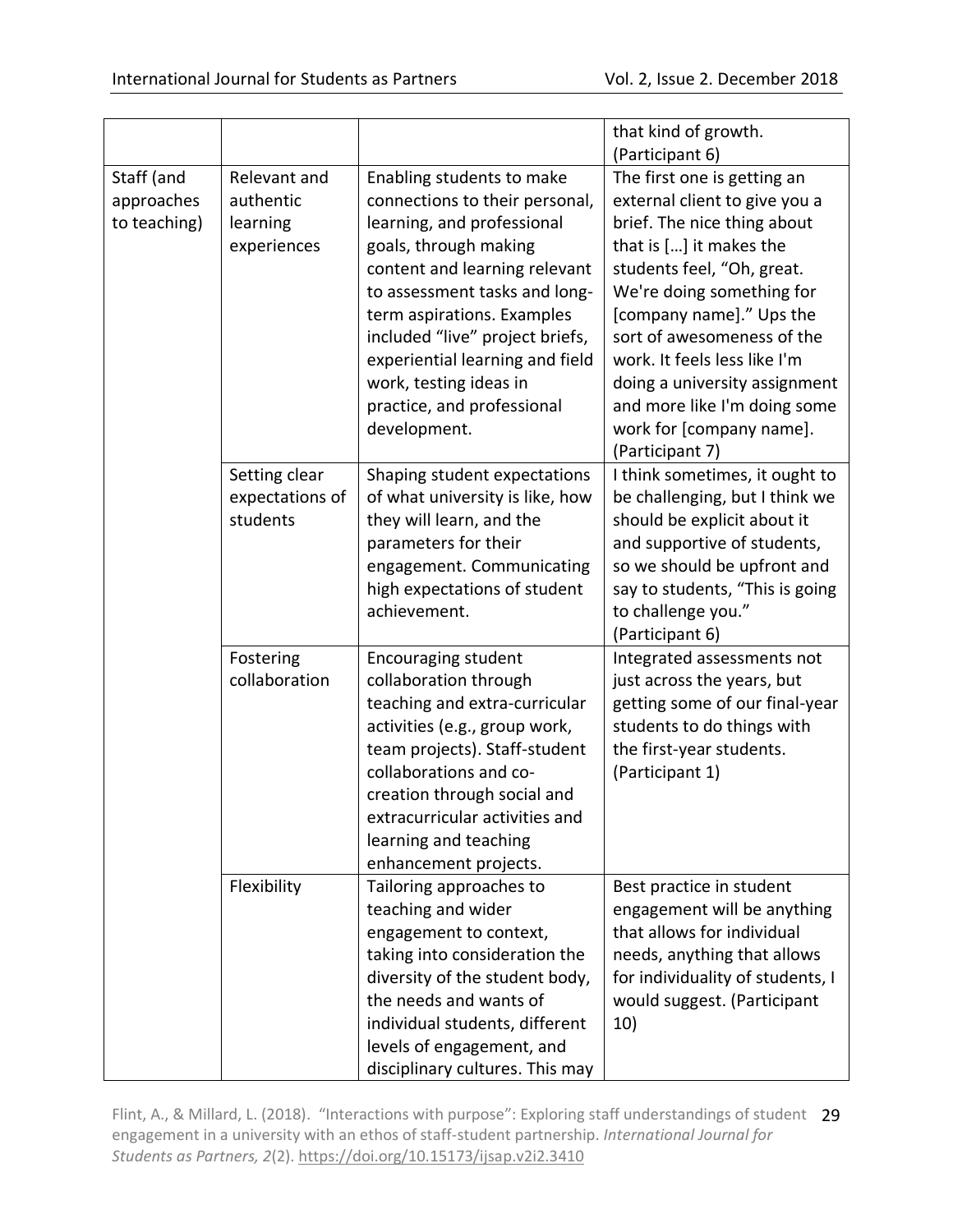|                       |                             | involve creating space for                                                                                                                                                                                                                   |                                                                                                                                                                                                                                                                                   |
|-----------------------|-----------------------------|----------------------------------------------------------------------------------------------------------------------------------------------------------------------------------------------------------------------------------------------|-----------------------------------------------------------------------------------------------------------------------------------------------------------------------------------------------------------------------------------------------------------------------------------|
|                       |                             | student choice, creative                                                                                                                                                                                                                     |                                                                                                                                                                                                                                                                                   |
|                       |                             | freedom, and personalisation.                                                                                                                                                                                                                |                                                                                                                                                                                                                                                                                   |
|                       | Recognition                 | Acknowledging and<br>celebrating students'<br>achievements.                                                                                                                                                                                  | We should say that we expect<br>great things of you because<br>we know you can achieve<br>them; our students go on to<br>do wonderful things and we<br>should celebrate that much,<br>much more. (Participant 8)                                                                  |
|                       | Fostering<br>inclusivity    | Ensuring opportunities are<br>open and accessible to all<br>(considering scale and<br>diversity) and recognising the<br>importance of being invited.                                                                                         | I don't think it should be<br>isolated to just kind of a key<br>few students who are<br>engaged. I think it should be<br>broadened out as far as<br>possible to other students<br>because some of the weaker<br>students are the ones who<br>need it the most. (Participant<br>2) |
| Staff and<br>students | Community                   | Developing a sense of<br>belonging and community.<br>This might operate at the<br>student group, discipline,<br>institutional, HE, or wider<br>societal level. Some framed<br>this as a learning or academic<br>community.                   | We should see the university<br>and the schools and however<br>you want to do it we should<br>see it as a community and<br>we're all there for everyone<br>to do well. So engagement<br>just has to be everywhere.<br>(Participant 10)                                            |
|                       | Dialogue and<br>interaction | Two-way conversations with<br>students, which can take<br>place in class, through formal<br>mechanisms (like forums),<br>and through informal and<br>social interactions. These<br>varied in scale and form (e.g.,<br>group and one-to-one). | So the student engagement<br>for me has been about that<br>central dialogue and<br>communication not just<br>between me as the academic<br>and them, but between the<br>students themselves and how<br>that fits into the broader<br>institution. (Participant 2)                 |
|                       | Communication               | Communication was central<br>to staff-student relationships<br>and dialogue. More broadly,<br>this included student voice<br>activities, staff                                                                                               | Student voice is clearly an<br>important thing. So asking<br>students and talking with<br>students and trying to<br>understand what it is that                                                                                                                                    |

Flint, A., & Millard, L. (2018). "Interactions with purpose": Exploring staff understandings of student 30 engagement in a university with an ethos of staff-student partnership. *International Journal for Students as Partners, 2*(2).<https://doi.org/10.15173/ijsap.v2i2.3410>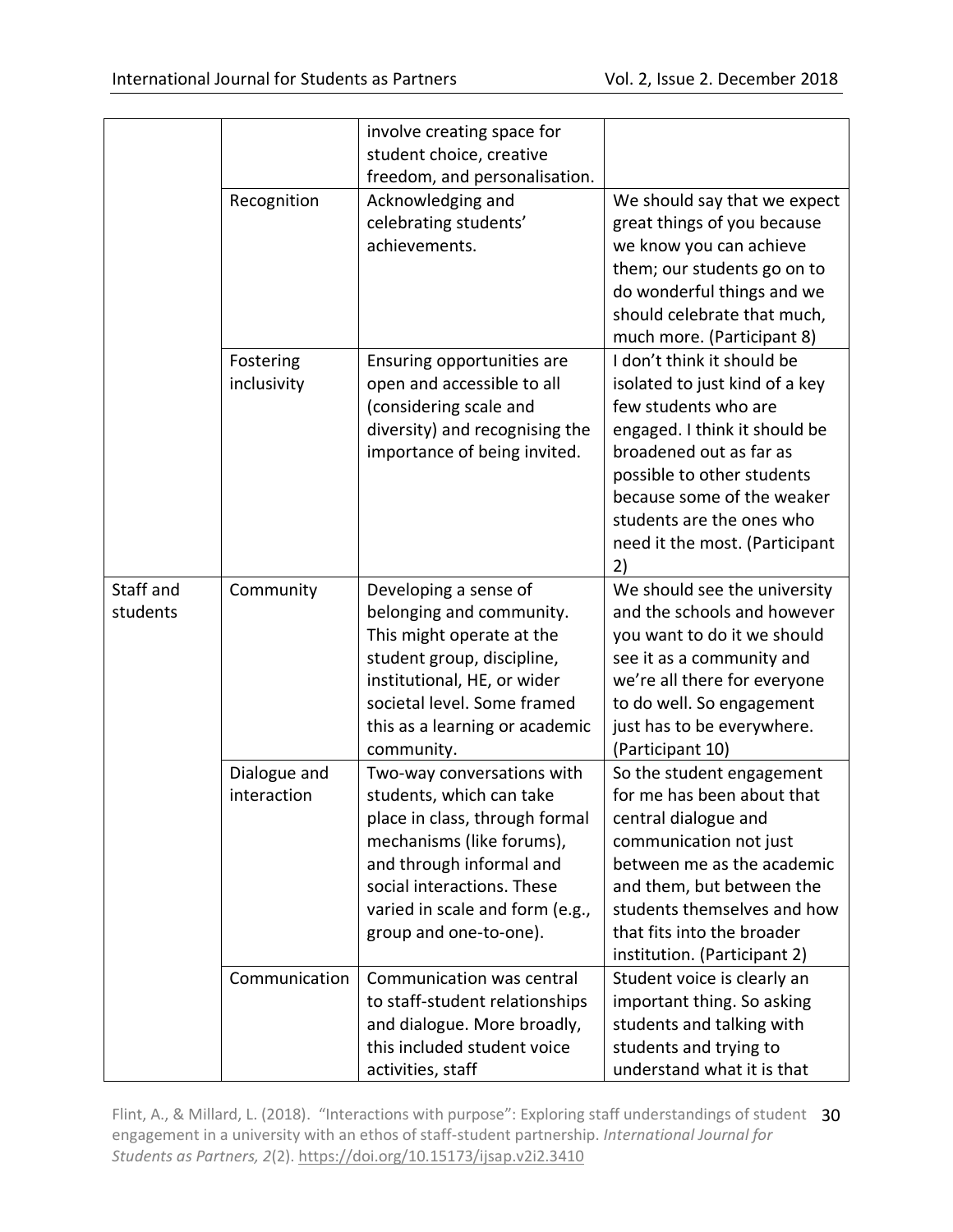|  |                                     | communicating to students,<br>and students offering<br>feedback and suggestions.                                                                              | they need and what it is that<br>they want. (Participant 9)                                                                                                                                                                                                                                                                                                                                                                                                    |
|--|-------------------------------------|---------------------------------------------------------------------------------------------------------------------------------------------------------------|----------------------------------------------------------------------------------------------------------------------------------------------------------------------------------------------------------------------------------------------------------------------------------------------------------------------------------------------------------------------------------------------------------------------------------------------------------------|
|  | Student and<br>staff<br>partnership | Staff and students working<br>together (e.g., on<br>extracurricular projects) and<br>framing the learning<br>relationship and experience<br>as a partnership. | The absolutely shining<br>example of best practice in<br>student engagement is when<br>the students are working in<br>partnership with academic<br>colleagues, when that's<br>included with the<br>administrative staff<br>members. Also, with the<br>students' union and the<br>service providers, I think is<br>when everybody comes<br>together, but the students<br>were included as an<br>absolutely equal voice in that<br>conversation. (Participant 2) |
|  | Power                               | This involved a focus on                                                                                                                                      | Actually, there wasn't sort of                                                                                                                                                                                                                                                                                                                                                                                                                                 |
|  | dynamics                            | student agency and                                                                                                                                            | a hierarchy [] they just all                                                                                                                                                                                                                                                                                                                                                                                                                                   |
|  |                                     | empowerment, staff and                                                                                                                                        | ended up working at how we                                                                                                                                                                                                                                                                                                                                                                                                                                     |
|  |                                     | students both having an                                                                                                                                       | can make this better.                                                                                                                                                                                                                                                                                                                                                                                                                                          |
|  |                                     | influence, and equality.                                                                                                                                      | (Participant 4)                                                                                                                                                                                                                                                                                                                                                                                                                                                |

Other features which related to both staff and students included being open to risk and being proactive. Participants also described values that built relationships (such as honesty, trust, and rapport), and the idea of a shared student and staff experience (mutual learning and shared responsibility, knowledge, interests, and identity).

# **Desired student attitudes and behaviours**

Many participants described attitudes and behaviours that defined engaged students. These included students investing in and taking responsibility for their learning, being proactive and active, being lifelong learners, being intrinsically motivated, embracing challenge and plurality, having intra- and inter-personal intelligence, and being reflective, professional, and articulate. Positive emotional dispositions associated with engaged students included enthusiasm, excitement, and passion. There is perhaps a normative aspect to this, articulating acceptable and expected behaviours and qualities of engaged students.

I'm trying to think of students that I would consider to be engaged. They are proud of their institution; they take part in things. They tend to attend, actually. You see them around the place, they are…they like the social part of it, they don't necessarily distinguish between work and leisure, they want to be here, they're here at open days,

Flint, A., & Millard, L. (2018). "Interactions with purpose": Exploring staff understandings of student 31 engagement in a university with an ethos of staff-student partnership. *International Journal for Students as Partners, 2*(2).<https://doi.org/10.15173/ijsap.v2i2.3410>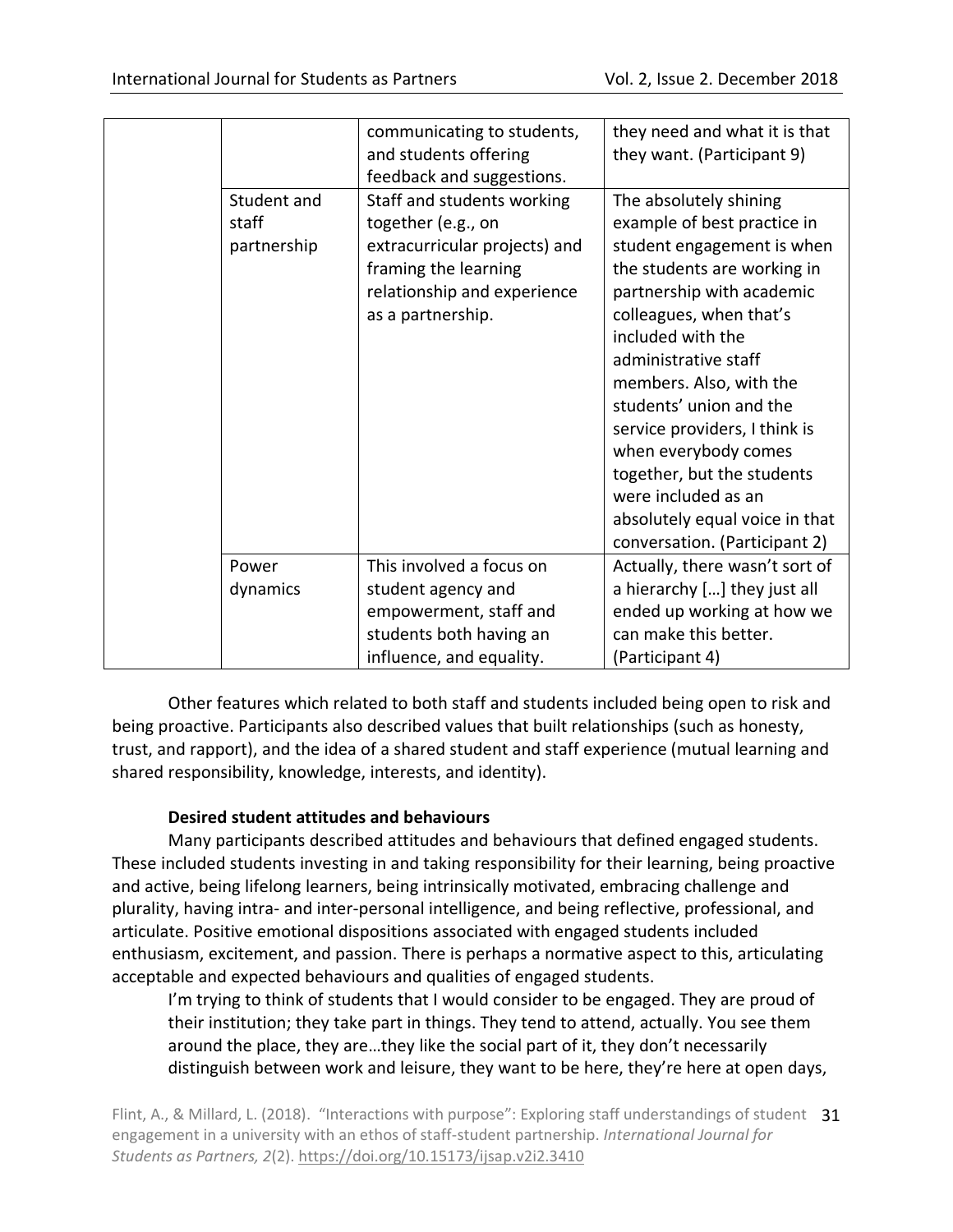they're here at applicant visit days, they are proud of us. And then, they're articulate, they will come and talk to people if things aren't exactly going right. They want to make it better, they usually have a narrative which is, "I'm coming to tell you because I think you should know this, or we could do this." They have ideas, and they just want to get to the right place, so they can be helped with those ideas. (Participant 3)

### **Staff role in student engagement**

Many participants described their role in student engagement as facilitative: encouraging and enabling students to engage; advising and guiding students; setting parameters; and creating a culture that fosters engagement. Some described their role as leading, being a role model and supporting colleagues to develop engaging approaches. Others saw their role as to push students and challenge institutional practices that inhibited engagement. In some cases, the level of student ownership was described as controlled by staff, who created the opportunities for, and boundaries of, this: "we gave them all that structure but enough space that they can have their own stamp on it." (Participant 7)

Many participants referred to their own attitudes or the attitudes of colleagues that enabled engagement in practice. These included being curious and reflective in relation to their practice and how students experienced learning; being enthusiastic about their subject; being approachable, supportive, and responsive; demonstrating care for students and a desire for them to succeed; being creative and willing to try out new ideas and take risks; going over and above what was expected of their role; treating students with respect and professionalism; and seeing students as on an equal footing.

### DISCUSSION

The conceptual models of student engagement held by our participants were varied: some were emergent and previously unarticulated, whilst others were clearly framed by core ideas and elements. Participants understood student engagement as multi-dimensional. In many cases, this aligned with the cognitive (investment, ownership, reflection, and selfknowledge), behavioural (participation, collaboration, and interaction) and affective (community, student, and staff attitudes) dimensions described by Fredricks et al. (2004), Kahu (2013), and Kahu, Picton, and Nelson (2017). The developmental framing of engagement (with its focus on confidence, voice, and enabling students to recognise and fulfil their potential) combined with cognitive dimensions, has much in common with ideas of self-authorship—"the internal capacity to define one's belief system, identity, and relationships" (Baxter Magolda, 2007, p. 69; Hodge, Baxter Magolda, & Haynes, 2009). Whilst participants drew on different framings, no participants held uni-dimensional views. Individual conceptualisations comprised plural (potentially dissonant) elements: student engagement could simultaneously involve elements of student voice and partnership despite these being qualitatively different forms of engagement. This concurs with Newbery's (2012) assertion that people hold multiple models at once and that "student engagement is not an either-or phenomenon, but rather a matter of degree" (p. 54). For us, this emphasises the importance of taking a situated and flexible

Flint, A., & Millard, L. (2018). "Interactions with purpose": Exploring staff understandings of student 32 engagement in a university with an ethos of staff-student partnership. *International Journal for Students as Partners, 2*(2).<https://doi.org/10.15173/ijsap.v2i2.3410>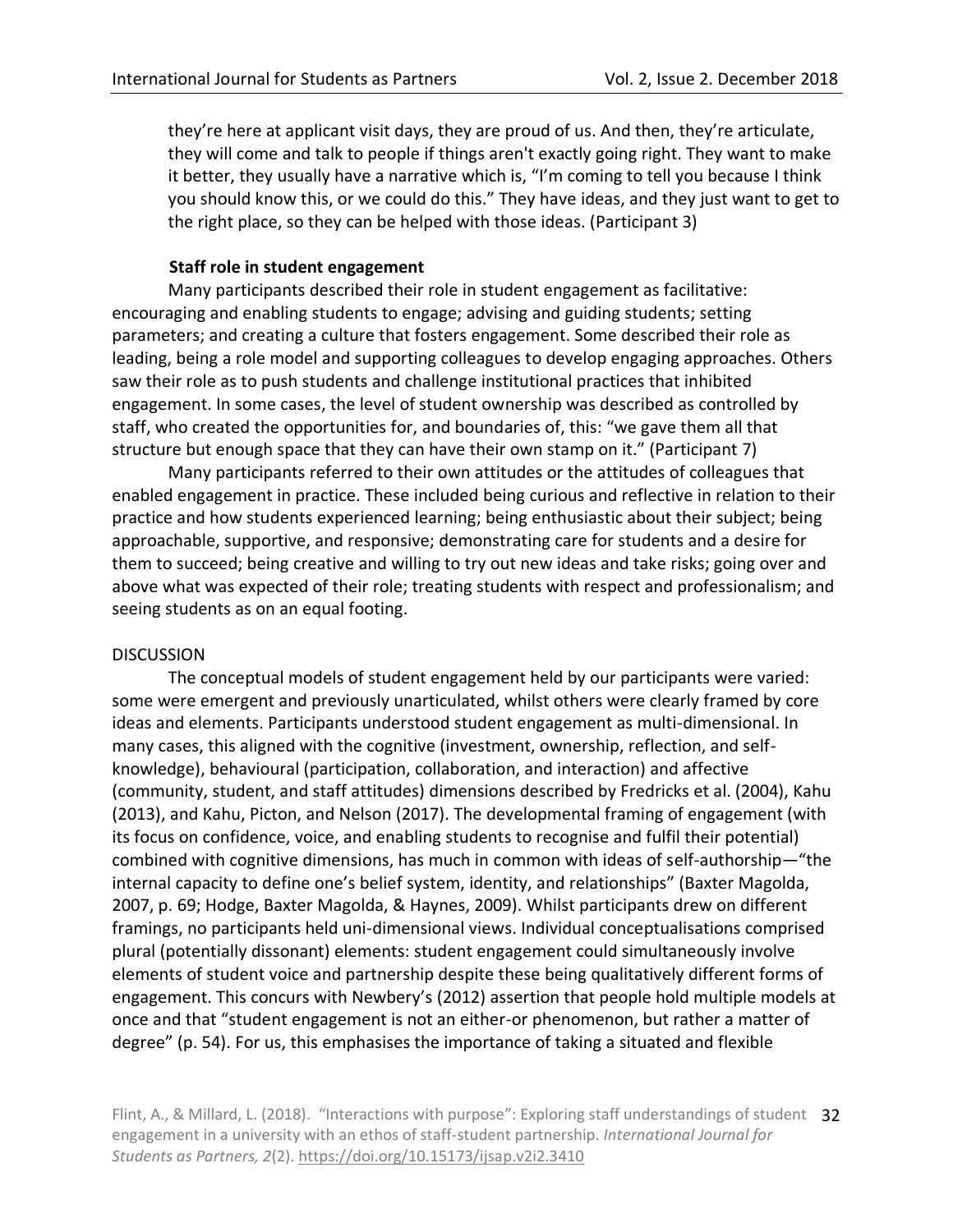approach to student engagement, recognising that its exact nature may vary in different settings.

Student engagement as a relationship between staff and students emerged as a theme in our data and was reflected in the emphasis on interpersonal or relational features (e.g., community, partnership, collaboration, dialogue, and effective communication). Given that staff-student partnership describes a specific form of student-staff relationship, we suggest that understanding student engagement as a relationship between staff and students is a prerequisite for partnership. This raises the question: What distinguishes partnership from other forms of engaging relationships?

The features of student engagement described by our participants share common elements with published partnership principles. For example, Cook-Sather, Bovill, and Felten (2014) list respect, reciprocity, and responsibility as three guiding principles for partnership. When asked who they felt was responsible for student engagement, many participants articulated this as a shared staff-student responsibility. Respect and reciprocity were less emphasised. However, when discussing the potential benefits of student engagement, participants outlined these in terms of benefits to staff, students, and the institution, suggesting student engagement was mutually beneficial for all parties. The Higher Education Academy (HEA) outlines nine partnership values (2016): authenticity; trust; honesty; courage; inclusivity; plurality; reciprocity; empowerment; and responsibility. Comparing these with the features described in Table 1, we recognise areas of overlap. Chickering and Reisser (1993) proposed that "colleges should foster (student) development by providing an empowering balance of challenge and support. Too much challenge could be overwhelming, but too much support created a static comfort zone" (p. 1). We argue that in the context of relational models of student engagement, such relationships should facilitate the challenge and support aspects to be balanced to enable student development.

Interestingly, some of the defining features in common with partnership principles and values were used across different framings of student engagement, indicating that the presence of the values themselves is not necessarily evidence of partnership. We suggest that it is how these values are applied (and who they are applied to) that distinguishes student-staff partnership from other forms of engagement. In our data, some features (like ownership and investment) were associated with students, some with the approaches staff took, and others applied to both staff and students. It is in this final section, where features are applied to both staff and students, that we feel a sense of student engagement through staff-student partnership is reflected. Issues of power and agency are crucial here.

Reflecting on ladders of student engagement (HEA & NUS, 2011), there is often a focus on increasing levels of student agency at higher rungs. However, when we are considering staffstudent partnership, there is a call to consider how partnership values, and dimensions and features of engagement, apply to both parties. This can prompt us to consider how the affective, behavioural, and cognitive engagement of staff, and staff agency, responsibility, and ownership are enabled alongside those of students.

Published visual models of student engagement (and partnership) tend to focus on students, framing this through areas of teaching and learning practice (Healey, Flint, &

Flint, A., & Millard, L. (2018). "Interactions with purpose": Exploring staff understandings of student 33 engagement in a university with an ethos of staff-student partnership. *International Journal for Students as Partners, 2*(2).<https://doi.org/10.15173/ijsap.v2i2.3410>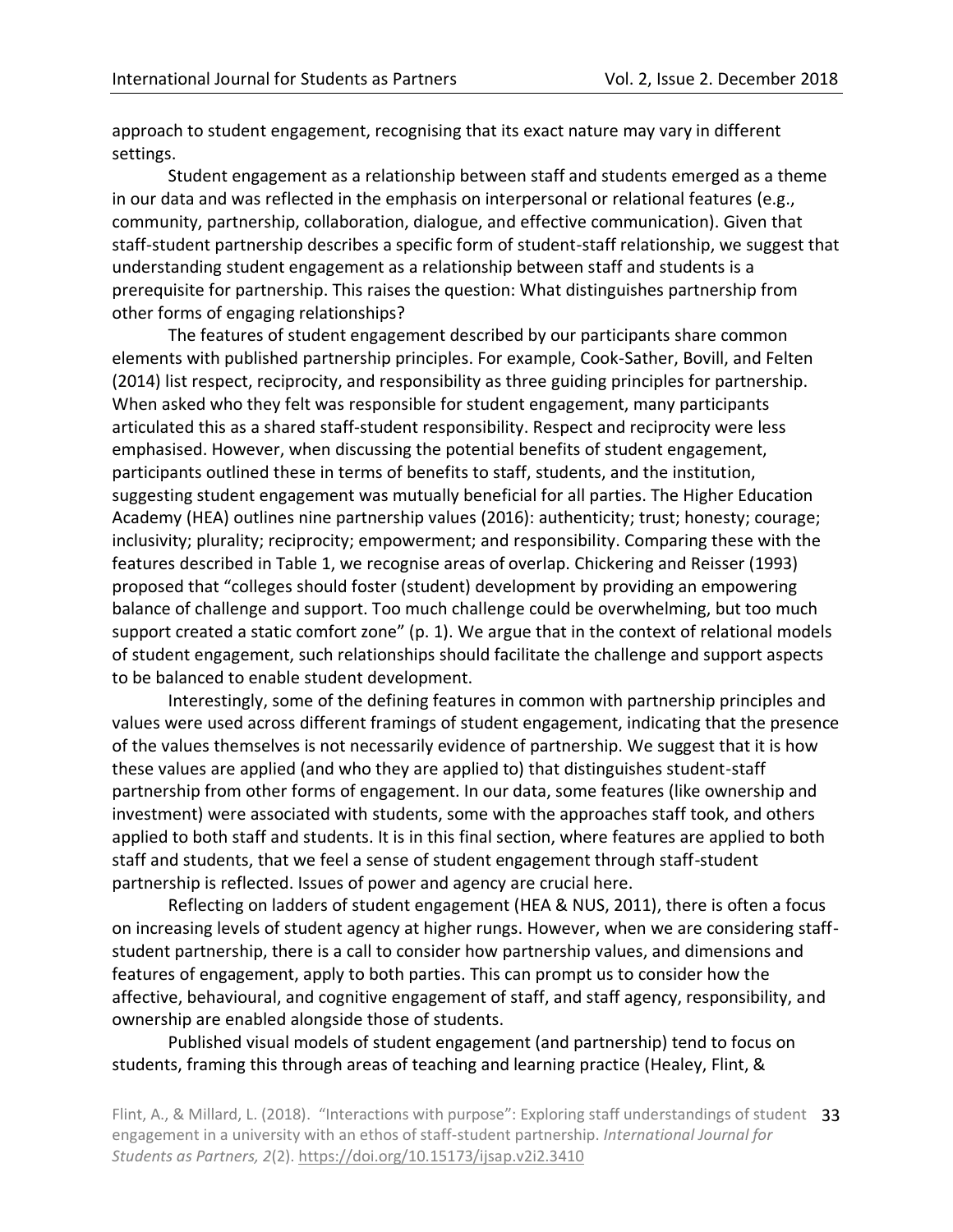Harrington, 2014), student role (Bovill, Cook-Sather, Felten, Millard, & Moore-Cherry, 2016), and spheres of student experience (Thomas, 2012). In contrast, some of our participants provided rich personal framings that were rooted in staff experience, identity, and practice. Their drawings provide valuable insight into how individuals frame their understandings and potentially offer alternative models of student engagement focused on staff perspectives to complement published models. Harris' (2008) phenomenographic study on teacher conceptions of student engagement in learning suggested that "there cannot be any 'assumed' shared knowledge about student engagement among academics or teachers" (p. 75). In terms of specific models or frameworks, our findings support this. However, our data also suggest common features that cut across different framings. It is unlikely that consensus will be reached on a single definitive approach to, or understanding of, student engagement that applies across all disciplinary, institutional, national, and international contexts. This, and the fact that some participants' understandings were emergent or previously unarticulated, argues for providing space and time for staff to reflect on, articulate, and discuss their understandings of student engagement and their role in fostering it. This process may create the possibility for common ground and approaches to be developed across diverse understandings.

Reflecting on the findings through the lens of the institutional ethos of engagement through staff-student partnerships, this may be implicit in the way some participants described how they understood and applied engagement in practice—for example, through the focus on staff-student relationships, and the features that applied to both staff and students. However, we acknowledge the small scale of this study means that this tentative alignment cannot be assumed across the university. Further research is needed to explore whether this reflects wider views.

### **CONCLUSION**

As we started the research, there was a great deal of discussion about terminology. Researchers and participants seemed to interchange terms so that student engagement and partnerships became blurred. We questioned whether this mattered for those practising. If they were developing partnership activities with students and chose to call it student engagement, did it matter? In truth, it was something the university could not control, so there were times when the language became blurred as staff contextualised it within their own circumstances.

Our findings indicate participants' understandings shared some elements with commonly cited models of engagement and partnership, but there were also differences. We suggest that in defining student engagement, it's not what you do but how you do it: engagement is less an assemblage of specific practices and more a set of values or features that guide and shape practice. Where there is a desire to foster student-staff partnership as a form of engagement, then considering how these values and dimensions apply to both students *and* staff is crucial. We suggest that rather than looking for a unifying model of student engagement, we may need to embrace the plurality of models (as different *ways in*) and look to the values that underpin these to identify commonality and connections across diverse understandings. We encourage others to consider the use of visual methods as part of this process, enabling staff to

Flint, A., & Millard, L. (2018). "Interactions with purpose": Exploring staff understandings of student 34 engagement in a university with an ethos of staff-student partnership. *International Journal for Students as Partners, 2*(2).<https://doi.org/10.15173/ijsap.v2i2.3410>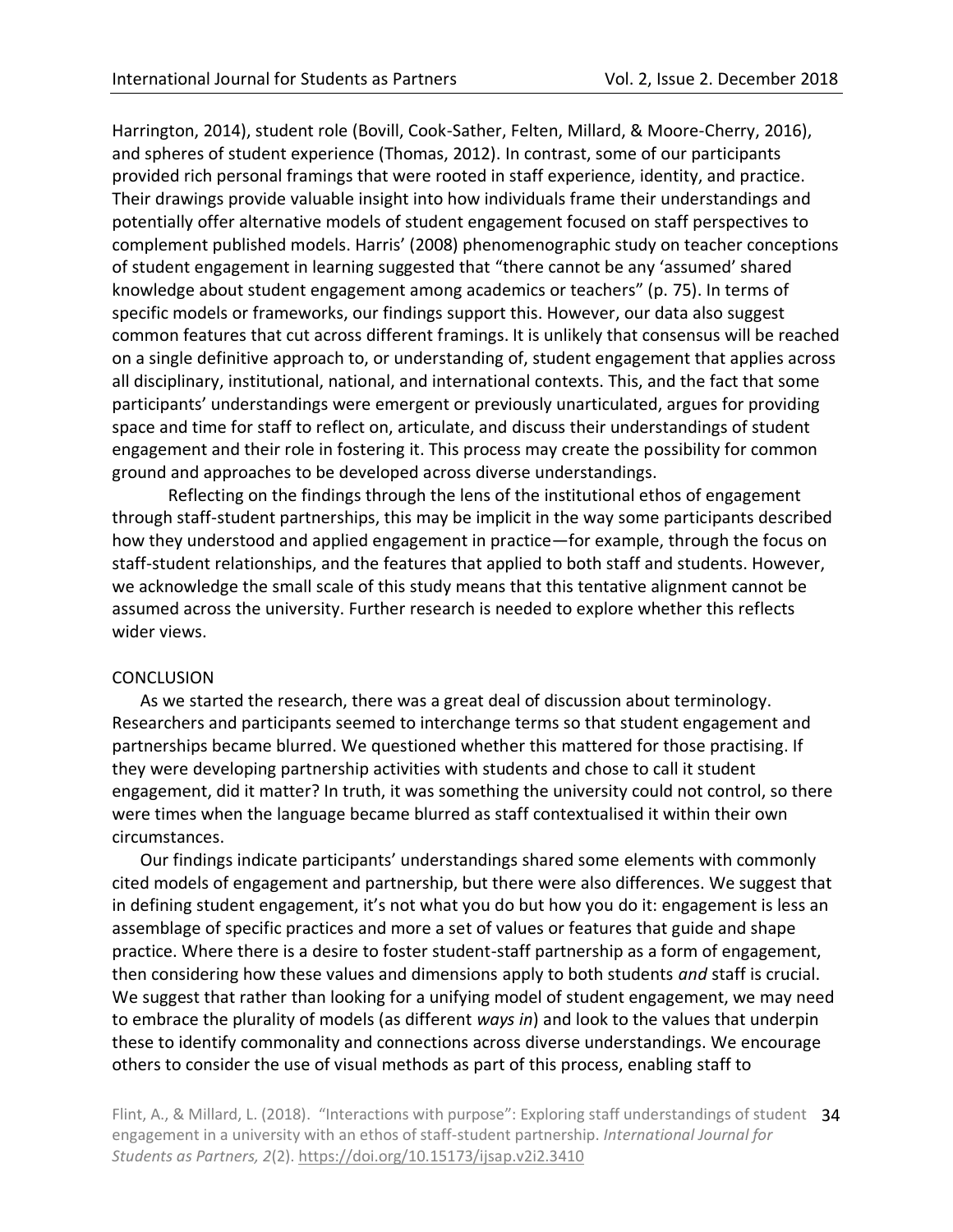individually express the complexity and *messiness* of their understandings of student engagement and collaboratively compare and discuss these with others as part of professional development (Flint, 2018). Our research specifically focused on staff understandings of student engagement. Given the framing of engagement as relational and the importance of staffstudent relationships, which emerged from our analysis, we tentatively suggest that the institutional ethos of student engagement through staff-student partnerships is reflected in the way some participants described engagement in practice. It would be valuable to also explore the way engagement is framed and understood by the student partners in those relationships and include students in professional development discussions.

Those of us who have been participating in this work for several years can get very precise about language and the way in which things should be delivered. For those at a different stage in that journey, it can be exciting and confusing. We ask, does it really matter what language is used as long as they demonstrate that partnership? There is a recognition across the HE sector that we live in a world of metrics, which implies we have control over all that we do. What the staff-student partnership approach at BCU has demonstrated is that sometimes it is beneficial for educational developers and others responsible for leading initiatives to let go and enable staff and students to interpret the words of partnership, collaboration, and engagement in their own way, as long as it aligns with the destination of improving the student learning experience.

*Ethical approval for the research was given by the Faculty of Health, Education and Life Sciences Academic Ethics Committee at BCU.* 

# NOTES ON CONTRIBUTORS

**Dr Abbi Flint** *is an independent researcher and educational developer with a longstanding research and practice interest in student engagement and partnership. The research reported in this article was conducted when Abbi held a Visiting Research Fellowship in Student Engagement at BCU (2014-2017).*

**Luke Millard** *is Director of the Education Development Service at Birmingham City University. He is a strong advocate of student engagement and of co-creating the first year experience to enable student success. He is a Principal Fellow of the UK Higher Education Academy.* 

### REFERENCES

- Baxter Magolda, M. (2007). Self-authorship: The foundation for twenty-first-century education. *New Directions for Teaching and Learning*, 109, 69-83.
- Bovill, C., Cook-Sather, A., & Felten, P. (2011). Students as co-creators of teaching approaches, course design, and curricula: Implications for academic developers*. International Journal for Academic Development*, *16*(2), 133-145.
- Bovill, C., Cook-Sather, A., Felten, P., Millard, L., & Moore-Cherry, N. (2016). Addressing potential challenges in co-creating learning and teaching: Overcoming resistance,

Flint, A., & Millard, L. (2018). "Interactions with purpose": Exploring staff understandings of student 35 engagement in a university with an ethos of staff-student partnership. *International Journal for Students as Partners, 2*(2).<https://doi.org/10.15173/ijsap.v2i2.3410>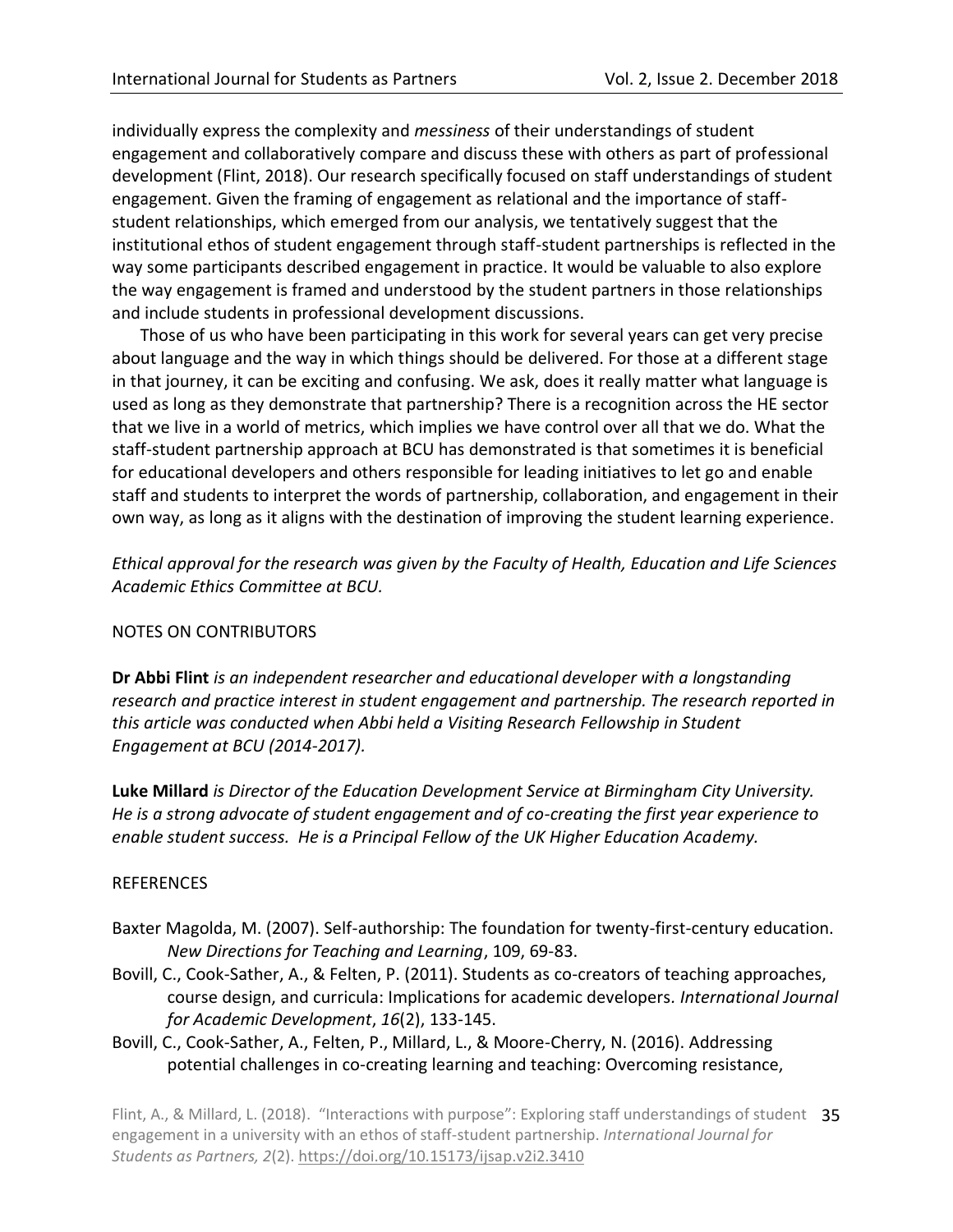navigating institutional norms and ensuring inclusivity in student–staff partnerships. *Higher Education*, *71*(2), 195-208.

- Bryson, C., & Hardy, C. (2012). The nature of academic engagement: What the students tell us. In I. Solomonides, A. Reid, & P. Petocz (Eds.). *Engaging with learning in higher education* (pp. 25-46) Faringdon: Libri.
- Chickering, A., & Reisser, L. (1993). *Education and identity*. San Francisco: Jossey-Bass Cohen, L., Manion, L., & Morrison, K. (2011). *Research methods in education* (7th ed.). London, Routledge.
- Cook-Sather, A. (2013). Student-faculty partnership in explorations of pedagogical practice: A threshold concept in academic development. *International Journal for Academic Development*, *19*(3), 186-198
- Cook-Sather, A., Bovill, C., & Felten, P. (2014). *Engaging students as partners in learning and teaching*. San Francisco, CA: Jossey-Bass.
- Curran, R., & Millard, L. (2015). A partnership approach to developing student capacity to engage and staff capacity to be engaging: Opportunities for academic developers. *International Journal for Academic Development*, *21*(1), 67-78.
- Department for Education. (2017). *Teaching excellence and student outcomes framework specification*. Retrieved fro[m https://www.gov.uk/government/publications/teaching](https://www.gov.uk/government/publications/teaching-excellence-and-student-outcomes-framework-specification)[excellence-and-student-outcomes-framework-specification](https://www.gov.uk/government/publications/teaching-excellence-and-student-outcomes-framework-specification)
- Fielding, M. (2004). Transformative approaches to student voice: Theoretical underpinnings, recalcitrant realities. *British Educational Research Journal*, *30*(2), 295-311.
- Flint, A. (2016). Moving from the fringe to the mainstream: Opportunities for embedding student engagement through partnership. *Student Engagement in Higher Education Journal*, *1*(1). Retrieved from

<https://journals.gre.ac.uk/index.php/raise/issue/view/46/showToc>

Flint, A. (2018). Un-fuzzing the fuzzword: Reflections on using visual methods to explore understandings of student engagement through partnership in 'Proceedings of the RAISE international colloquium on partnership'. *Student Engagement in Higher Education Journal*, *2*(1), 116-117. Retrieved from

<https://journals.gre.ac.uk/index.php/raise/article/view/Bryson>

- Fredricks, J., Blumenfeld, P., & Paris, A. (2004). School engagement: Potential of the concept, state of the evidence. *Review of Educational Research*, *74*(1), 59-109.
- Gibbs, G. (2016). #53Ideas 42—'Student engagement' is a slippery concept. *The SEDA Blog*. Retrieved fro[m http://thesedablog.wordpress.com/2016/01/27/53ideas-42/#more-496](http://thesedablog.wordpress.com/2016/01/27/53ideas-42/#more-496)
- Gourlay, L. (2017). Student engagement, 'learnification' and the socio-material: Critical perspectives on higher education policy. *Higher Education Policy*, *30*(1), 23-34.
- Harris, L. (2008). A phenomenographic investigation of teacher conceptions of student engagement in learning. *The Australian Educational Researcher*, *35*(1), 57-79.
- HEA (2016) *FrameWORKS. 04 student engagement through partnership.* Higher Education Academy, York.

Flint, A., & Millard, L. (2018). "Interactions with purpose": Exploring staff understandings of student 36 engagement in a university with an ethos of staff-student partnership. *International Journal for Students as Partners, 2*(2).<https://doi.org/10.15173/ijsap.v2i2.3410>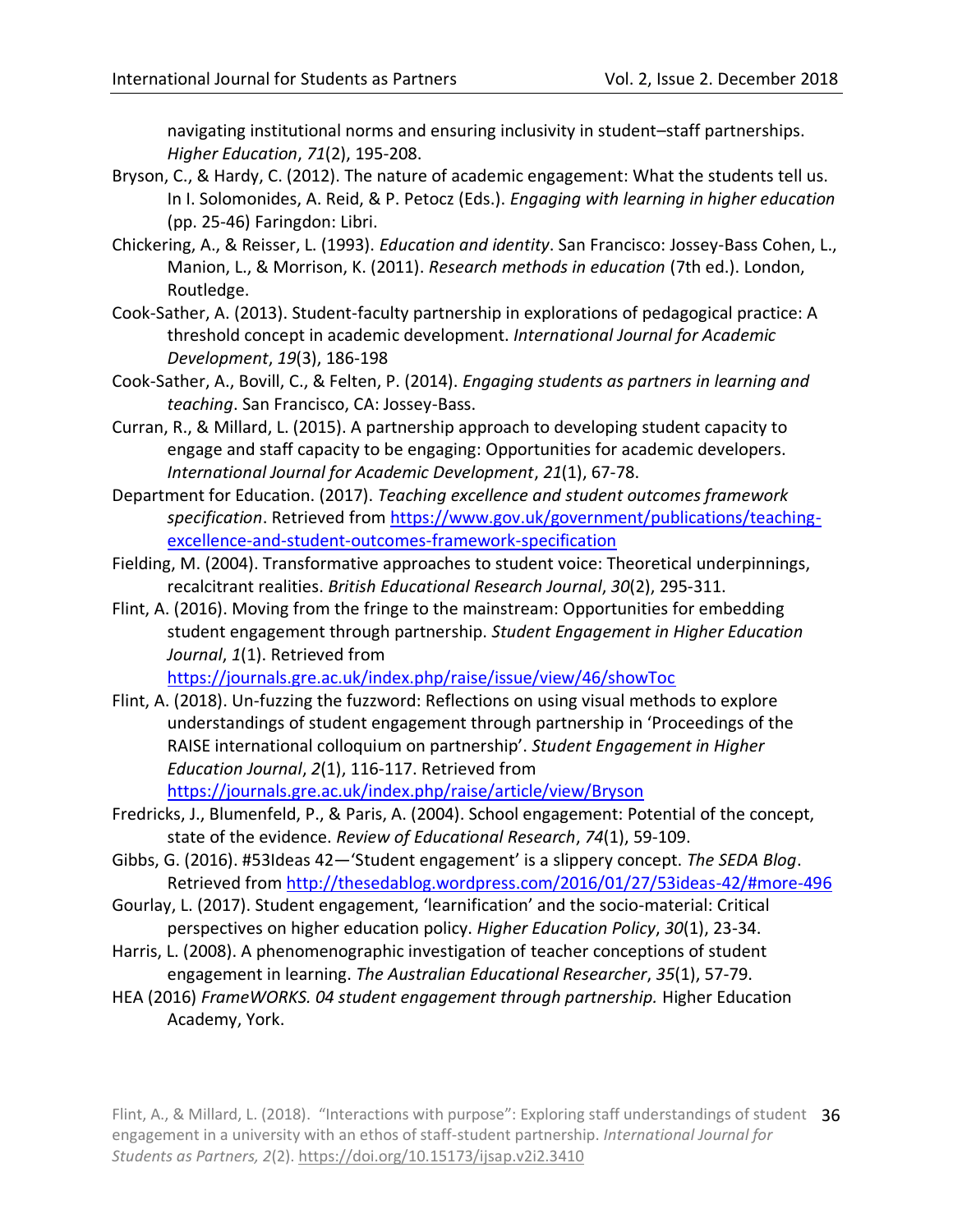- HEA & NUS (2011). *Student engagement toolkit*. Retrieved from [https://www.nusconnect.org.uk/the-student-engagement-partnership-tsep/student](https://www.nusconnect.org.uk/the-student-engagement-partnership-tsep/student-engagement-toolkit)[engagement-toolkit](https://www.nusconnect.org.uk/the-student-engagement-partnership-tsep/student-engagement-toolkit)
- Healey, M., Flint, A., & Harrington, K. (2014). *Engagement through partnership: Students as partners in learning and teaching in higher education*. Retrieved from [https://www.heacademy.ac.uk/knowledge-hub/engagement-through-partnership](https://www.heacademy.ac.uk/knowledge-hub/engagement-through-partnership-students-partners-learning-and-teaching-higher)[students-partners-learning-and-teaching-higher](https://www.heacademy.ac.uk/knowledge-hub/engagement-through-partnership-students-partners-learning-and-teaching-higher)
- Hodge, D., Baxter Magolda, M., & Haynes, C. (2009, Fall). Engaged learning: Enabling selfauthorship and effective practice. *Liberal Education*, *95*(4), 16-23.
- Jewitt, C., & Oyama, R. (2001). Visual meaning: A social semiotic approach. In T. van Leewen & C. Jewitt (Eds.). *The handbook of visual analysis* (pp. 134-156). London: Sage.
- Kahn, P. (2014). Theorising student engagement in higher education. *British Educational Research Journal*, *40*(6), 1005-1018.
- Kahu, E. (2013). Framing student engagement in higher education. *Studies in Higher Education*, *38*(5), 758-773.
- Kahu, E., Picton, C., & Nelson, K. (2017, July). *Experiencing the educational interface: Understanding student engagement*. Poster presentation, STARS Conference, Adelaide, Australia.
- Kandiko, C., & Mawer, M. (2013). *Student expectations and perceptions of higher education*. Retrieved from

[https://www.kcl.ac.uk/study/learningteaching/kli/People/Research/student](https://www.kcl.ac.uk/study/learningteaching/kli/People/Research/student-expectations-perceptions-HE.aspx)[expectations-perceptions-HE.aspx](https://www.kcl.ac.uk/study/learningteaching/kli/People/Research/student-expectations-perceptions-HE.aspx)

- Kinchin, I., Streatfield, D., & Hay, D. (2010). Using concept mapping to enhance the research interview. *International Journal of Qualitative Methods*, *9*(1), 52-68.
- Kuh, G. (2008). *High-impact educational practices: What they are, who has access to them, and why they matter.* Washington DC: AAC&U.
- Kress, G., & van Leeuwen, T. (1996). *Reading images: The grammar of visual design*. London: Routledge.
- Macfarlane, B. & Tomlinson, M. (2017). Critiques of student engagement. *Higher Education Policy*, *30*(1), 5-21.
- Mercer-Mapstone, L., Dvorakova, S., Matthews, K. E., Abbot, S., Cheng, B., Felten, P., Knorr, K., Marquis, E., Shammas, R., & Swaim, K. (2017). A systematic literature review of students as partners in higher education. *International Journal for Students as Partners*, *1*(1). Retrieved fro[m https://doi.org/10.15173/ijsap.v1i1.3119](https://doi.org/10.15173/ijsap.v1i1.3119)
- Mitchell, C., Theron, L., Stuart, J., Smith, A., & Campbell, Z. (2011). Drawings as research method. In L. Theron, C. Mitchell, A. Smith, & J. Stuart (Eds.). *Picturing research: Drawing as visual methodology* (pp 19-36). Rotterdam*:* Sense Publishers.
- Neary, M. (2012). Student as producer: An institution of the common? [or how to recover communist/revolutionary science]. York: Higher Education Academy. Retrieved from [http://studentasproducer.lincoln.ac.uk/files/2014/03/ELiSS0403A\\_Guest\\_paper.pdf](http://studentasproducer.lincoln.ac.uk/files/2014/03/ELiSS0403A_Guest_paper.pdf)

Flint, A., & Millard, L. (2018). "Interactions with purpose": Exploring staff understandings of student 37 engagement in a university with an ethos of staff-student partnership. *International Journal for Students as Partners, 2*(2).<https://doi.org/10.15173/ijsap.v2i2.3410>